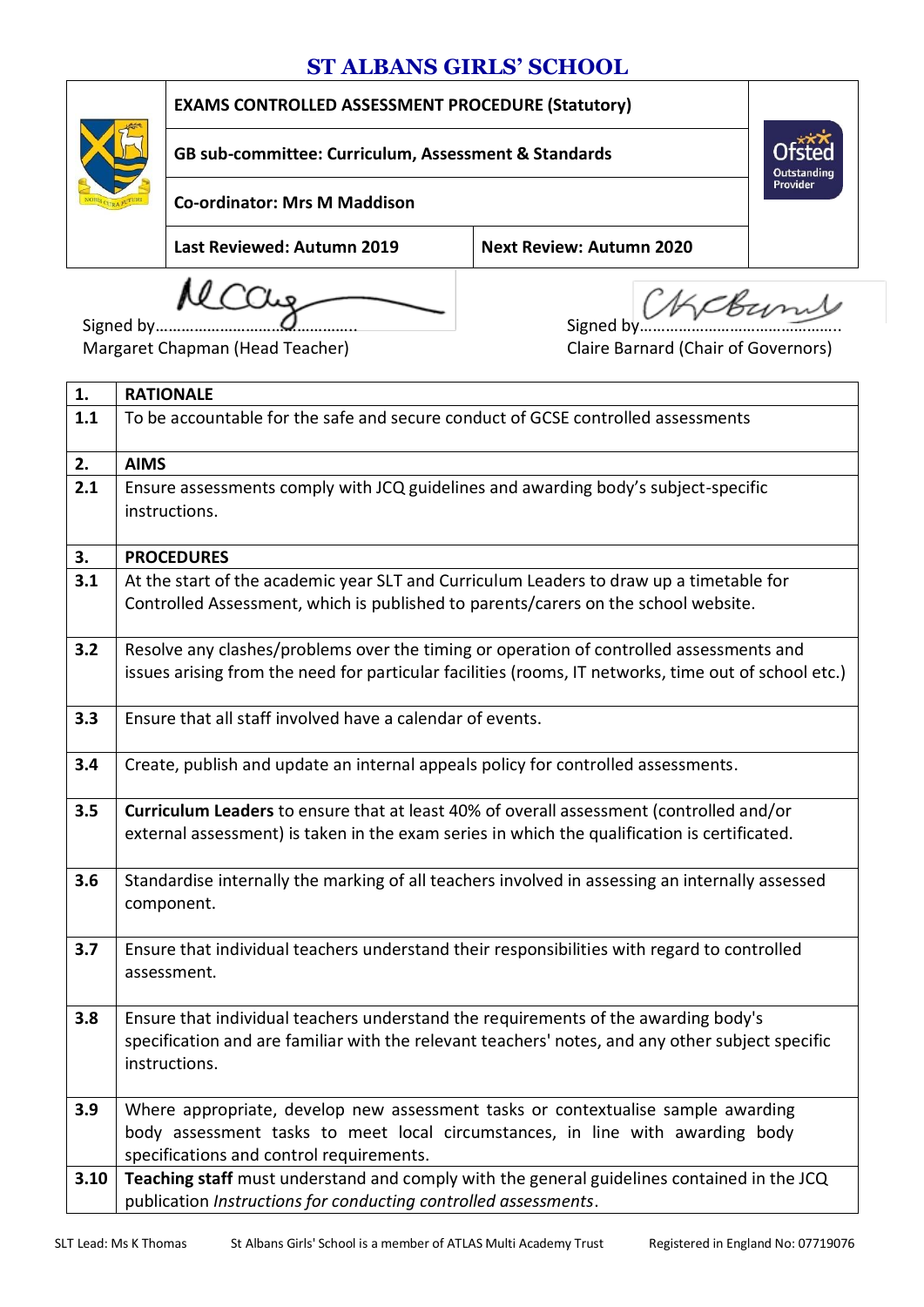| 3.11 | Understand and comply with the awarding body specification for conducting controlled                                                                                                                                                                                                                                            |  |  |
|------|---------------------------------------------------------------------------------------------------------------------------------------------------------------------------------------------------------------------------------------------------------------------------------------------------------------------------------|--|--|
|      | assessments, including any subject-specific instructions, teachers' notes or additional<br>information on the awarding body's website.                                                                                                                                                                                          |  |  |
|      |                                                                                                                                                                                                                                                                                                                                 |  |  |
| 3.12 | Obtain confidential materials/tasks set by awarding bodies in sufficient time to prepare for the<br>assessment(s) and ensure that such materials are stored securely at all times.                                                                                                                                              |  |  |
| 3.13 | Supervise assessments (at the specified level of control). Undertake the tasks required under<br>the regulations, only permitting assistance to students as the specification allows.<br>Ensure that students and supervising teachers sign authentication forms on completion of an<br>assessment.                             |  |  |
|      |                                                                                                                                                                                                                                                                                                                                 |  |  |
| 3.14 | Mark internally assessed components using the mark schemes provided by the awarding body.<br>Submit marks through the exams office to the awarding body when required, keeping a record<br>of the marks awarded.                                                                                                                |  |  |
| 3.15 | Retain candidates' work securely between assessment sessions (if more than one).                                                                                                                                                                                                                                                |  |  |
| 3.16 | Post-completion, retain candidates' work securely until the closing date for enquiries about<br>results. In the event that an enquiry is submitted, retain candidates work securely until the<br>outcome of the enquiry and any subsequent appeal has been conveyed to the Centre - suggest<br>a timeline of one academic year? |  |  |
| 3.17 | Ensure Inclusion Coordinator (INCO) provides any assistance required for the administration<br>and management of access arrangements.                                                                                                                                                                                           |  |  |
| 3.18 | Exam office staff to enter students for individual units before the deadline for final entries.                                                                                                                                                                                                                                 |  |  |
| 3.19 | Where confidential materials are directly received by the exams office, to be responsible for<br>receipt, safe storage and safe transmission, whether in CD or hard copy format.                                                                                                                                                |  |  |
| 3.20 | Submit centre assessed marks via the secure website to awarding bodies before deadlines.                                                                                                                                                                                                                                        |  |  |
| 3.21 | Where controlled assessment cannot be conducted in the classroom, arrange suitable<br>accommodation where controlled assessment can be carried out.                                                                                                                                                                             |  |  |
| 3.22 | Ensure access arrangements have been applied for.                                                                                                                                                                                                                                                                               |  |  |
| 3.23 | Inclusion Coordinator to work with teaching staff to ensure requirements for access<br>arrangements are met.                                                                                                                                                                                                                    |  |  |
| 4.   | <b>MONITORING</b>                                                                                                                                                                                                                                                                                                               |  |  |
| 4.1  | The policy is to be reviewed if any changes are made to the JCQ guidelines before the official<br>review date.                                                                                                                                                                                                                  |  |  |
| 4.2  | It is the responsibility of all Curriculum Leaders to adhere to the subject specific guidelines for<br>undertaking controlled assessments and as such all Curriculum Leaders need to monitor<br>guidance from the examination boards regularly.                                                                                 |  |  |
| 5.   | <b>RISK ASSESSMENT</b>                                                                                                                                                                                                                                                                                                          |  |  |
| 5.1  | Controlled Assessment risk assessment guidelines can be found in Appendix 1.                                                                                                                                                                                                                                                    |  |  |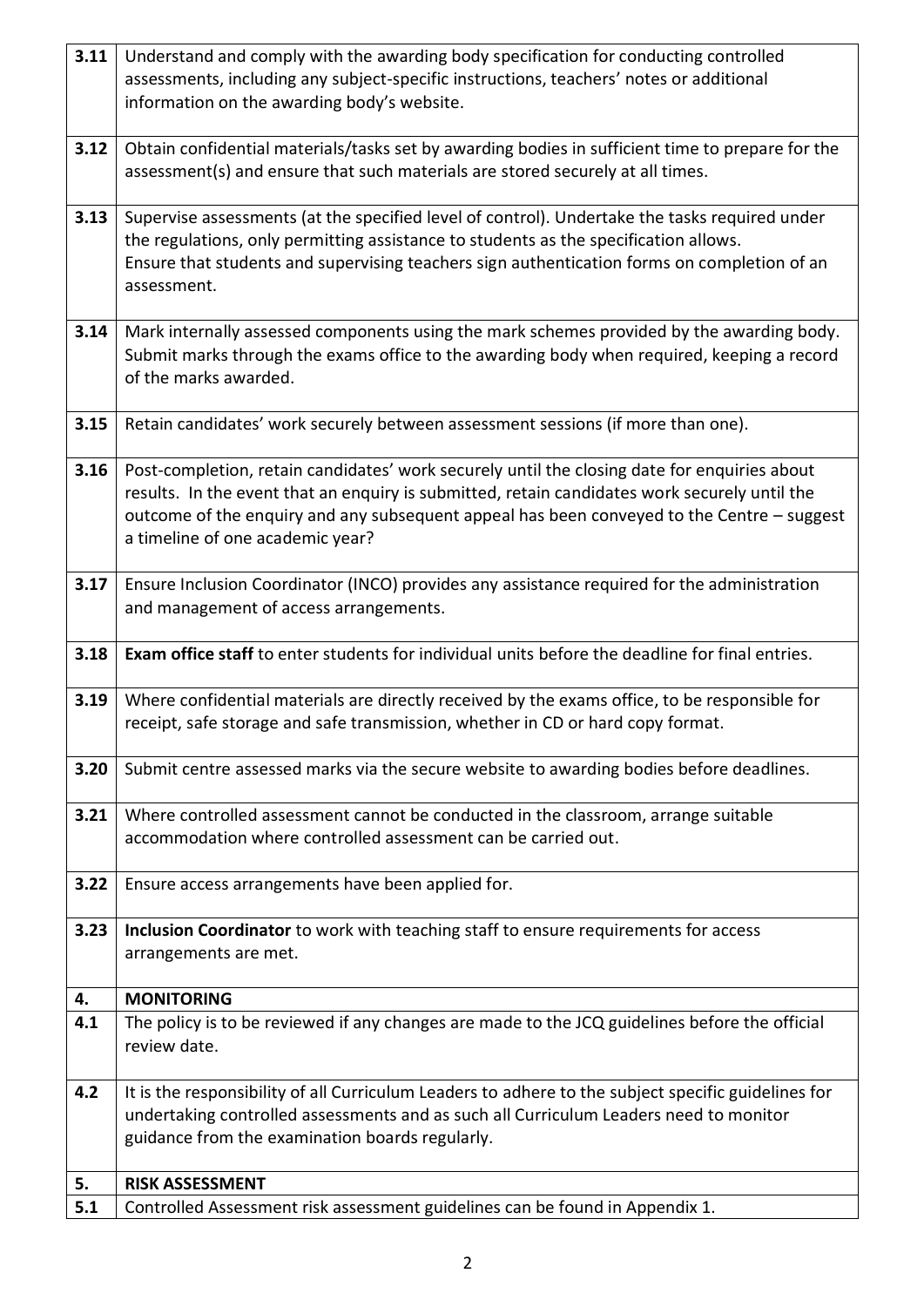## **CONTROLLED ASSESSMENT RISK MANAGEMENT PROCESS 2015-2016**

| <b>Risks and Issues</b>           | <b>Forward Planning</b>                   | <b>Action</b>                            | <b>Responsibility</b>       |  |
|-----------------------------------|-------------------------------------------|------------------------------------------|-----------------------------|--|
| <b>Timetabling</b>                |                                           |                                          |                             |  |
| Controlled assessment schedule    | Plan/establish priorities well ahead      | Plan dates in consultation with school   | Curriculum and subject      |  |
| clashes with other activities     |                                           | calendar - negotiate with other parties  | leaders                     |  |
| Too many controlled assessments   | Plan controlled assessments so they are   | Space controlled assessments to allow    | SLT, Curriculum and subject |  |
| close together                    | spaced over the duration of the course    | candidates sometime between them         | leaders                     |  |
| Candidates and parents are        | Ensure candidates and parent/carers are   | Detailed information to be included in   | SLT, Exam Team, curriculum  |  |
| unaware of Assessment dates       | informed of assessment dates at the       | information evening packs for KS4. KS5?  | leaders                     |  |
|                                   | beginning of the academic year            | Key assessment dates input into school   |                             |  |
|                                   |                                           | calendar.                                |                             |  |
| <b>Accommodation</b>              |                                           |                                          |                             |  |
| Insufficient facilities for       | Careful planning ahead and booking of     | Liaise with Site, IT and Exam Teams      | Curriculum Leaders and      |  |
| candidates                        | rooms/centre facilities                   |                                          | subject leaders             |  |
| Classrooms not set up             | Plan ahead to ensure sensitive material   | Liaise with Exam Team and/or Office      | Curriculum Leaders and      |  |
| appropriately for high controlled | covered in classrooms or the class is re- | Manager for rooming arrangements         | subject leaders             |  |
| assessment                        | roomed for the assessment                 |                                          |                             |  |
| <b>Technology</b>                 |                                           |                                          |                             |  |
| IT system unavailable on day of   | Download tasks well ahead of scheduled    | Book IT equipment well ahead and         | Curriculum Leaders and      |  |
| assessment                        | assessment date in all cases              | download tasks before schedule date of   | subject leaders             |  |
|                                   |                                           | assessment                               |                             |  |
| Teaching staff unable to access   | Test secure access rights ahead of        | Ensure Exam Team informed so teaching    |                             |  |
| task details                      | controlled assessment schedule every      | staff have access rights for the correct |                             |  |
|                                   | year and every session                    | area of awarding body secure internet    |                             |  |
|                                   |                                           | sites well ahead of the controlled       |                             |  |
|                                   |                                           | assessment schedule.                     |                             |  |
| Loss of task details in           | Download tasks well ahead of scheduled    | Contact awarding body and ask for        |                             |  |
| transmission                      | assessment date                           | replacement task; download again         |                             |  |
| Preparatory work and work for     | Restrict candidates' access to specific   | Collect memory sticks for secure storage |                             |  |
| assessment in electronic format   | areas of IT network.                      | and store in a locked cabinet.           |                             |  |
| not stored securely               |                                           |                                          |                             |  |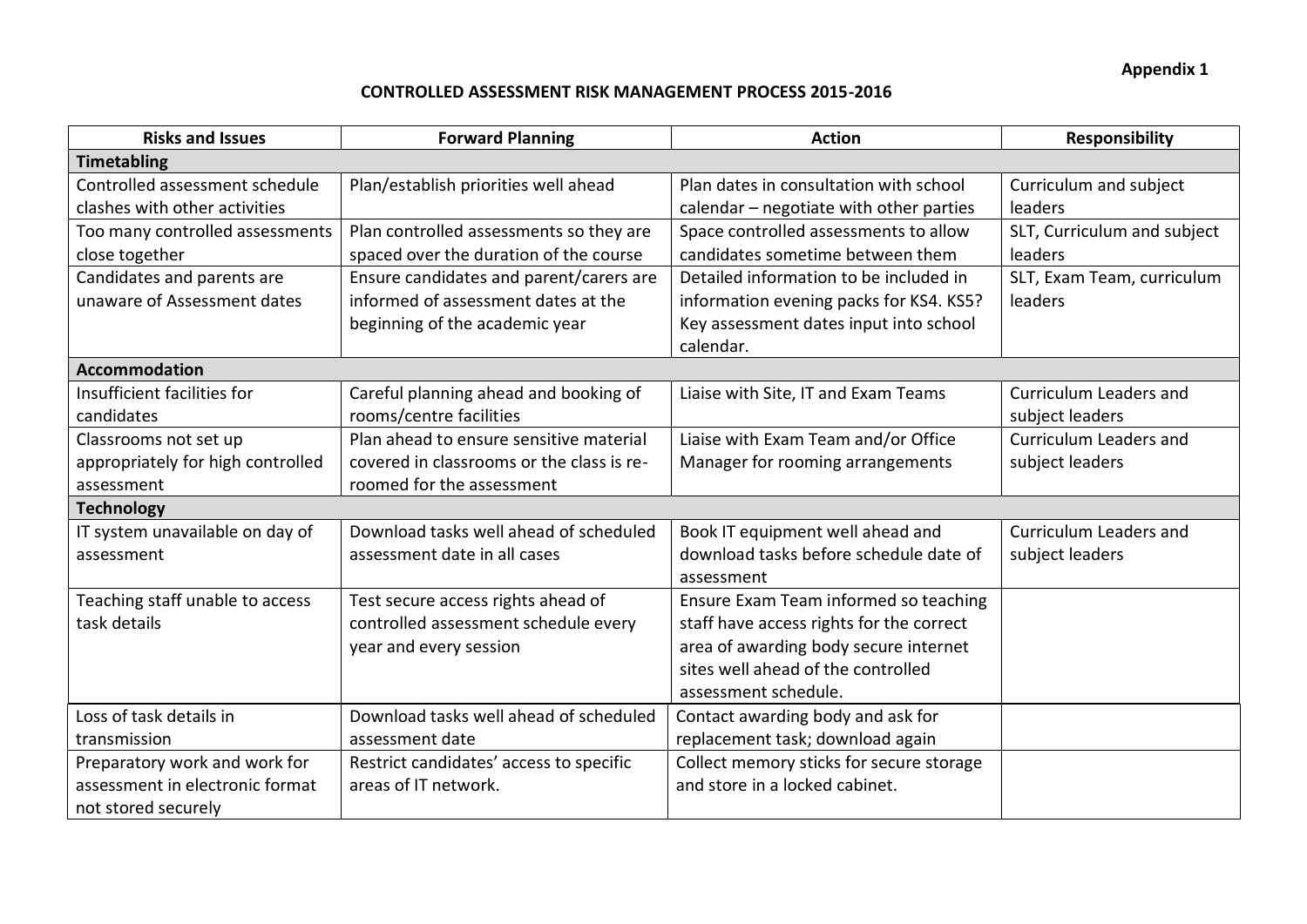| Electronic data storage lost or<br>damaged                                                                              | Ensure back is made and stored securely                                                                                                  | Ensure all department aware of where<br>data is kept and that Exam Team are also                                                                                                                                |                                                              |
|-------------------------------------------------------------------------------------------------------------------------|------------------------------------------------------------------------------------------------------------------------------------------|-----------------------------------------------------------------------------------------------------------------------------------------------------------------------------------------------------------------|--------------------------------------------------------------|
| Candidate loses work if using<br>their own devices                                                                      | Back up of work to be stored at school.                                                                                                  | aware of any departmental processes.<br>All department to be aware of control<br>procedures that are in place.<br>Refer to JCQ document A quide to the<br>special consideration process.<br>Loss to be reported | Curriculum Leader, subject<br>teacher                        |
| <b>Absent candidates</b>                                                                                                |                                                                                                                                          |                                                                                                                                                                                                                 |                                                              |
| Candidates absent for all or part<br>of the assessment                                                                  | Plan alternative sessions for the<br>candidate on their return                                                                           |                                                                                                                                                                                                                 |                                                              |
| Candidate joined the course at a<br>late stage                                                                          | Plan alternative sessions for the<br>candidate to catch up with missed work<br>if feasible                                               |                                                                                                                                                                                                                 |                                                              |
| Candidate absent for a long<br>period during the terminal<br>examination series                                         | Special consideration application to be<br>made provided the published criteria are<br>met.                                              | Consult with the awarding body and liaise<br>with Exam Team.                                                                                                                                                    |                                                              |
| Loss of work                                                                                                            |                                                                                                                                          |                                                                                                                                                                                                                 |                                                              |
| If the candidate's work is lost and<br>it is the responsibility of the<br>centre                                        | Ensure all work is kept in a secure place<br>and that all members of the department<br>and Exam Team are aware of control<br>procedures. | Consult with the awarding body and liaise<br>with the Exam Team as an application for<br>Special Consideration can be made.                                                                                     | Curriculum Leader, subject<br>leads and teaching staff       |
| Coursework is lost or damaged<br>before it has been marked                                                              | Ensure all work is kept in a locked area                                                                                                 | Submit an estimated mark on Form 15-<br>JCQ/LCW.                                                                                                                                                                | SLT, Curriculum Leader and<br>subject leader, teaching staff |
| <b>Control levels for task taking</b>                                                                                   |                                                                                                                                          |                                                                                                                                                                                                                 |                                                              |
| The assessment is undertaken<br>under incorrect level of control<br>(time, resources, supervision and<br>collaboration) | Ensure teaching staff know what level is<br>involved for different level of<br>supervision                                               | Seek guidance from the awarding body                                                                                                                                                                            | Curriculum and subject<br>leaders                            |
| <b>Supervision</b>                                                                                                      |                                                                                                                                          |                                                                                                                                                                                                                 |                                                              |
| Student study/diary plan not<br>provided for those subjects that<br>need to have them completed                         | Ensure teaching staff are aware of the<br>need to study/diary plans to be<br>completed early in the course                               | Ensure candidates start, continue and<br>complete study/diary plans that are<br>signed after every session                                                                                                      | <b>Teaching Staff</b>                                        |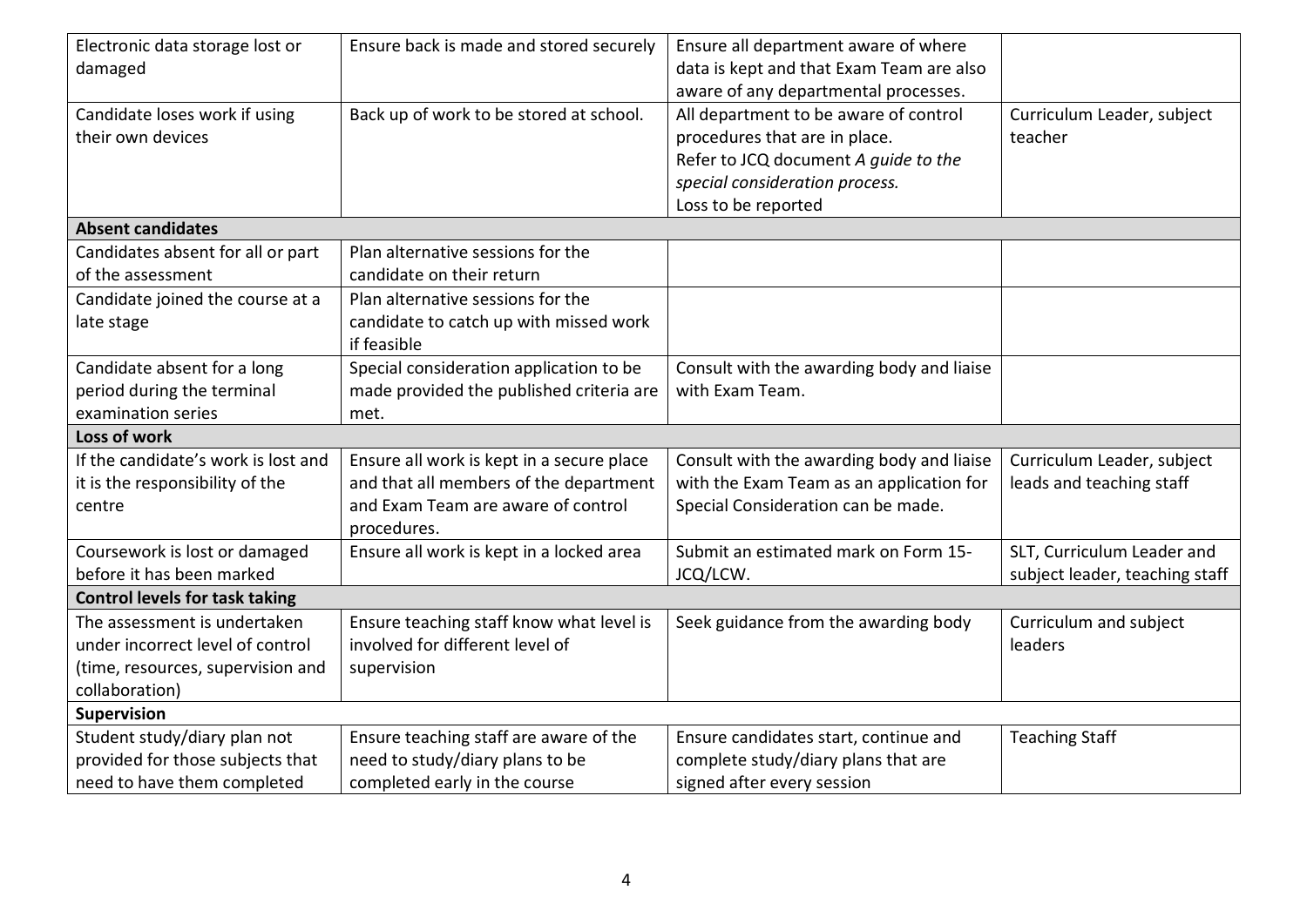| Teaching staff do not understand     | Ensure teaching staff fully understand    | Ensure department fully briefed on        | Curriculum and subject       |
|--------------------------------------|-------------------------------------------|-------------------------------------------|------------------------------|
| that the supervision of controlled   | the nature of controlled assessments      | <b>Control Assessment guidelines</b>      | leads, teaching staff        |
| assessments is their responsibility  | and their role in supervising             |                                           |                              |
|                                      | assessments                               |                                           |                              |
| Candidates do not understand         | Ensure all staff are aware of supervision | Ensure staff and department briefed       | Curriculum and subject       |
| what is expected of them             | protocols and that candidates have been   | before assessment                         | leads, teaching staff,       |
|                                      | briefed before hand                       |                                           | candidates                   |
| <b>Task Setting</b>                  |                                           |                                           |                              |
| Teaching staff fail to correctly set | Ensure teaching staff fully understand    | Seek guidance from the awarding body      |                              |
| tasks                                | the task setting arrangements as defined  |                                           |                              |
|                                      | in the awarding body guidelines           |                                           |                              |
| Assessments have not been            | Check specification and plan required     | Seek guidance from the awarding body      | Curriculum and subject       |
| moderated in line with the           | moderation appropriately                  |                                           | leads, teaching staff        |
| awarding body's specification        |                                           |                                           |                              |
|                                      |                                           |                                           |                              |
| The wrong task as been set           | Ensure department aware of which tasks    | Departments to ensure correct tasks and   | SLT, Curriculum and subject  |
|                                      | need to be set at the beginning of the    | planning is completed before the start of | leads, teaching staff.       |
|                                      | academic year                             | the new academic year. Awarding bodies    |                              |
|                                      |                                           | need to be contacted.                     |                              |
| <b>Security of Materials</b>         |                                           |                                           |                              |
| Assessment tasks not kept secure     | Ensure teaching staff fully understand    | Contact the awarding body to              | Curriculum and subject       |
| before assessment                    | the importance of task security           | request/obtain different assessment       | leads, teaching staff        |
|                                      |                                           | tasks.                                    |                              |
| Candidates' work not kept secure     | Define the appropriate level of security, | Seek guidance from the awarding body      |                              |
| during or after assessment           | in line with the awarding body's          |                                           |                              |
|                                      | requirements for each department as       |                                           |                              |
|                                      | necessary                                 |                                           |                              |
| Insufficient or insecure storage     | Ensure provision for suitable storage     | Liaise with Exam Team to see if work can  |                              |
| space                                | looked at before GCSE course              | be stored with them.                      |                              |
|                                      | commences                                 |                                           |                              |
| Some members of department           | Ensure all department is aware of         | Liaise with Exam Team to ensure they are  | Curriculum and subject lead, |
| not aware where coursework is        | security protocols for department and     | aware of what security procedures are in  | teaching staff, Exam Team    |
| kept                                 | establish a signing in and out system.    | place for department.                     |                              |
| <b>Deadlines</b>                     |                                           |                                           |                              |